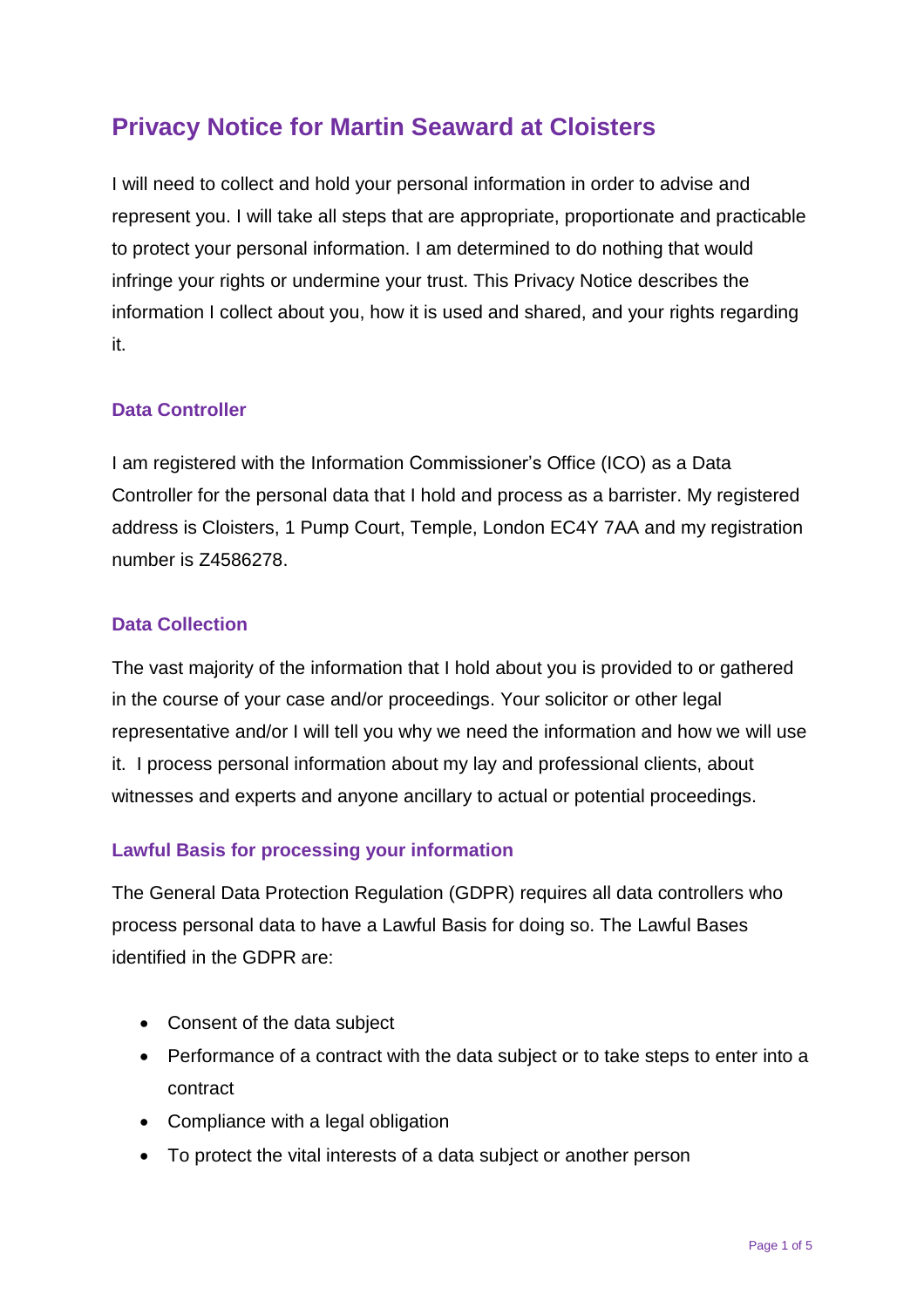- Performance of a task carried out in the public interest or in the exercise of official authority vested in the controller
- The legitimate interests of myself, or a third party, except where such interests are overridden by the interests, rights or freedoms of the data subject

Examples of legitimate interests include:

- Where the data subject is a client or in the service of the data controller;
- Transmission within a group of undertakings for internal administrative purposes;
- Processing necessary to ensure network and information security, including preventing unauthorised access;
- Processing for direct marketing purposes, or to prevent fraud; and
- Reporting possible criminal acts or threats to public security.

I process your personal data to enable the necessary steps to be taken to enter into and/or to perform contracts for legal services and/or to comply with a legal obligation and/or for the purposes of my legitimate interests – namely, the provision of legal services, the development and marketing of my professional expertise and maintaining a record of the work I have carried out for my clients (including for regulatory purposes and in order to address any queries or concerns you may have). I also process data where that is necessary for the establishment, exercise and/or defence of legal claims.

### **I use your information to:**

- **Provide legal advice and representation**
- **Assist in training pupils and mini-pupils**
- Investigate and address your concerns
- Communicate with you about news, updates and events
- **EXECT** Investigate or address legal proceedings relating to your use of my services/products, or as otherwise allowed by applicable law
- Make statutory returns as required by the HMRC
- Maintain a record of the work I have carried out for you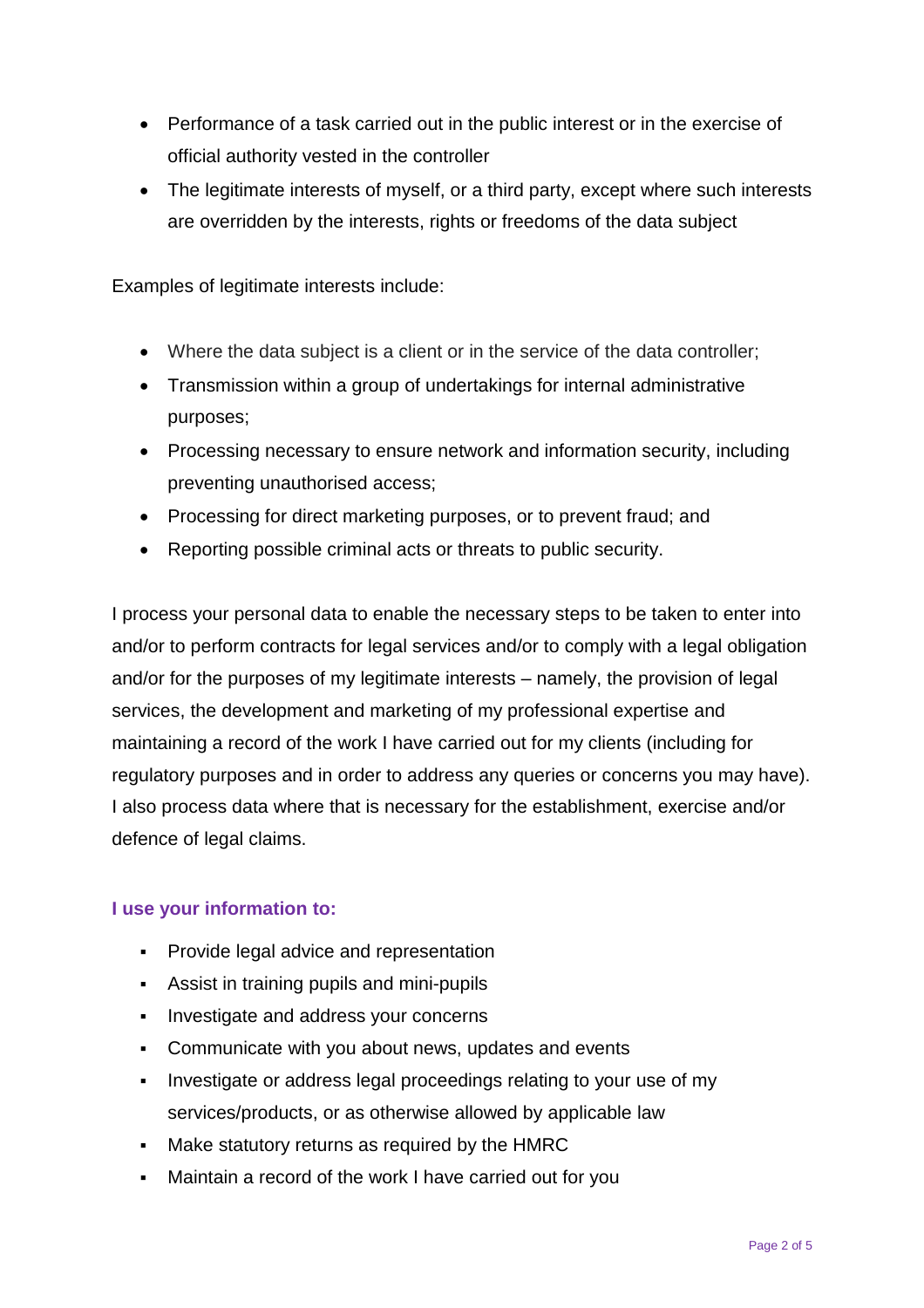I do not use automated decision-making in the processing of your personal data. I collect and process both personal data and special categories of personal data as defined in the GDPR. This may include:

- Name;
- Email;
- Phone number;
- Address;
- Payment or bank details;
- Date of birth;
- **•** Location details;
- Device IP address;
- Financial information;
- Details about protected characteristics (such as disability, sex, race, age religion or belief, sexual orientation, gender identity, pregnancy/maternity, marital status);
- Details about trade union membership and/or activities;
- Medical records and/or health details;
- Criminal records and/or details relating to offences, alleged offences, criminal proceedings, outcomes and sentences;
- Details about work, education and/or training.

# **Sharing personal data**

I sometimes need to share the personal information I process with the individual and/or third parties. Where necessary or required, I may share information with:

- Solicitors, barristers and legal representatives
- Courts and other tribunals
- Pupils or mini pupils under my training or supervision
- My Chambers management and staff who provide administrative services
- Regulatory authorities, ombudsmen, insurance providers or legal advisors in the event of a dispute or other legal or relevant matter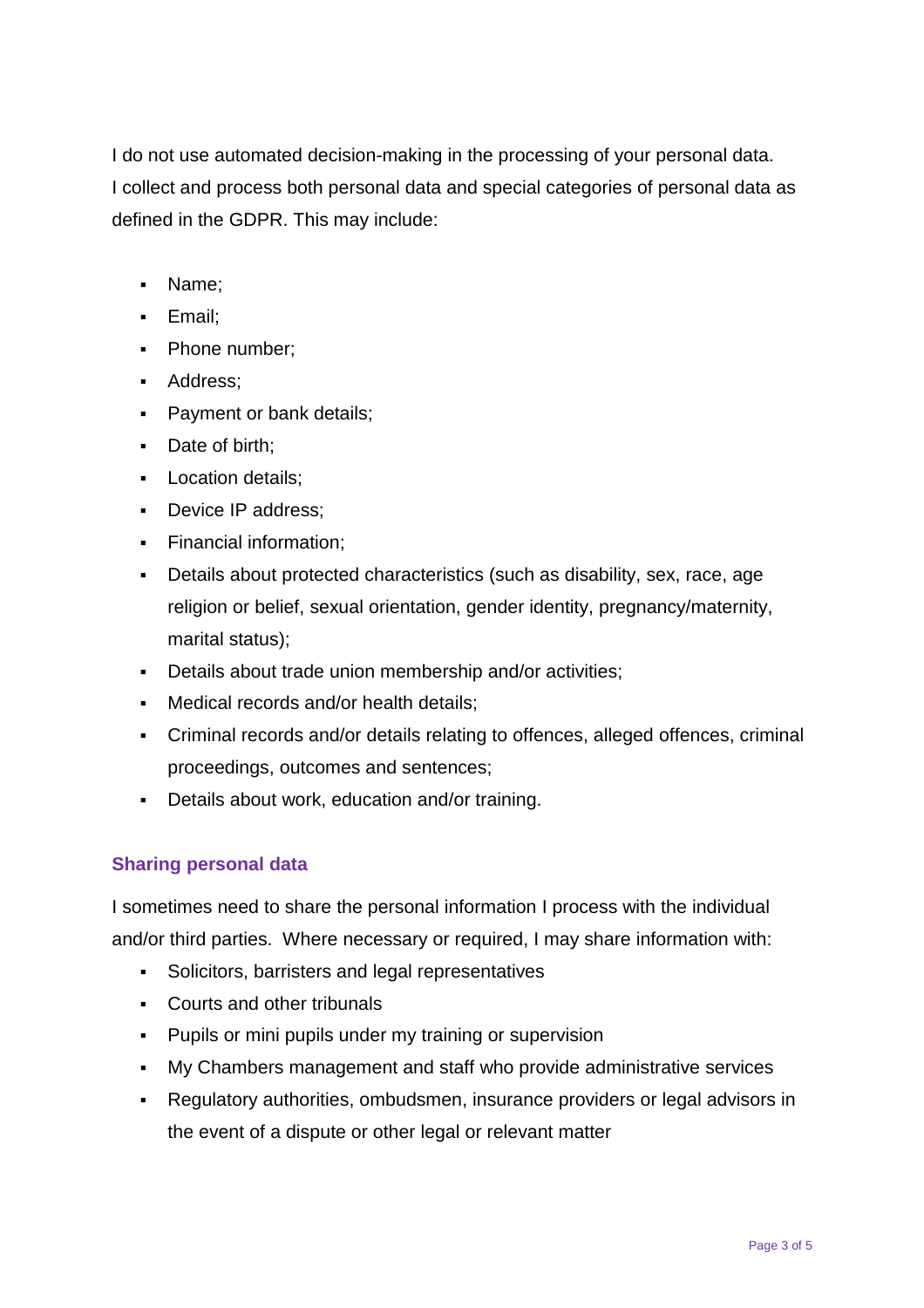- Law enforcement officials, government authorities, or other third parties to meet our legal obligations
- Any other party where I ask you and you consent to the sharing

# **Transfers to third countries and international organisations**

I do not usually need to transfer any personal data to third countries or international organisations but, if I do so, it will only be where I am satisfied that such transferred data is fully protected and safeguarded as required by the GDPR.

**I retain your personal data** while you remain a client and for 7 years thereafter, unless you ask me to delete it. I adhere to Cloisters' Data Retention Policy (copy available on request) which details how long I hold data for and how I dispose of it when it no longer needs to be held. I will delete or anonymise your information at your request unless:

- There is an unresolved issue, such as claim or dispute;
- I am legally required not to; or
- There are overriding legitimate business interests, including but not limited to fraud prevention and protecting customers' safety and security.

# **Your Rights**

The GDPR gives you specific rights around your personal data. For example, you have to be informed about the information I hold and what I use it for, you can ask for a copy of the personal information I hold about you, you can ask me to correct any inaccuracies with the personal data I hold, you can ask me to stop sending you direct mail, or emails, or in some circumstances ask me to stop processing your personal information. Finally, if I do something irregular or improper with your personal data you can seek compensation for any distress you are caused or loss you have incurred. You can find out more information from the ICO's website [http://ico.org.uk/for\\_the\\_public/personal\\_information](http://ico.org.uk/for_the_public/personal_information) and this is the organisation that you can complain to if you are unhappy with how I have dealt with your personal information.